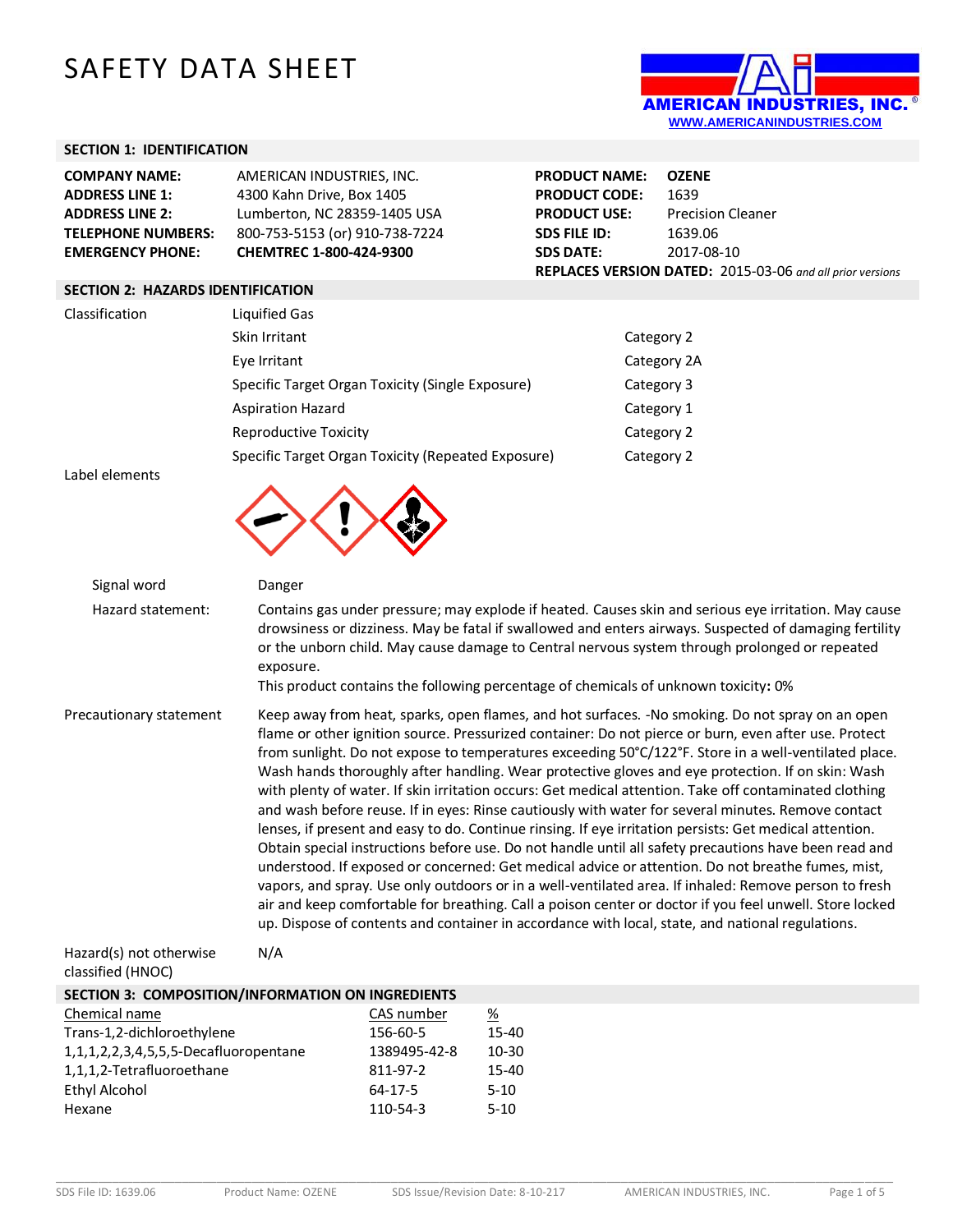| <b>SECTION 4: FIRST AID MEASURES</b>                                      |                                                                                                                                                                                                                                                                                                                                                                                                                                                                                                                                                                                                                                                                                                                                                                                           |                                 |  |
|---------------------------------------------------------------------------|-------------------------------------------------------------------------------------------------------------------------------------------------------------------------------------------------------------------------------------------------------------------------------------------------------------------------------------------------------------------------------------------------------------------------------------------------------------------------------------------------------------------------------------------------------------------------------------------------------------------------------------------------------------------------------------------------------------------------------------------------------------------------------------------|---------------------------------|--|
| Inhalation                                                                | Remove person to fresh air and keep comfortable for breathing. Call a poison center or<br>doctor/physician if you feel unwell.                                                                                                                                                                                                                                                                                                                                                                                                                                                                                                                                                                                                                                                            |                                 |  |
| Skin contact                                                              | Wash with plenty of water. If skin irritation occurs: get medical attention.                                                                                                                                                                                                                                                                                                                                                                                                                                                                                                                                                                                                                                                                                                              |                                 |  |
| Eye contact                                                               | Rinse cautiously with water for several minutes. Remove contact lenses, if present and easy to do.<br>Continue rinsing. If eye irritation persists: Get medical advice or attention.                                                                                                                                                                                                                                                                                                                                                                                                                                                                                                                                                                                                      |                                 |  |
| Ingestion                                                                 | Immediately call a poison center or doctor. Do NOT induce vomiting                                                                                                                                                                                                                                                                                                                                                                                                                                                                                                                                                                                                                                                                                                                        |                                 |  |
| <b>Acute Health Hazards</b>                                               | Inhalation: dizziness, drowsiness, weakness, and fatigue<br>Oral: Aspiration risk<br>Skin: Drying and localized defatting                                                                                                                                                                                                                                                                                                                                                                                                                                                                                                                                                                                                                                                                 | Eye: stinging, tearing, redness |  |
| <b>Chronic Health Hazards</b>                                             | Target Organs: Excessive exposure to n-hexane can result in peripheral neuropathies. The initial<br>symptoms are symmetrical sensory numbness and paresthesias of distal portions of the<br>extremities. Motor weakness is typically observed in muscles of the toes and fingers but may also<br>involve muscles of the arms, thighs and forearms. The onset of these symptoms may be delayed for<br>several months to a year after the beginning of exposure. The neurotoxic properties of n-hexane<br>are potentiated by exposure to methyl ethyl ketone and methyl isobutyl ketone. Reproductive:<br>Prolonged exposure to high concentrations of n-hexane (>1,000 ppm) has resulted in decreased<br>sperm count and degenerative changes in the testes of rats but not those of mice. |                                 |  |
| Note To Physician                                                         | If ingested, material may be aspirated into the lungs and cause chemical pneumonitis. Treat<br>appropriately.                                                                                                                                                                                                                                                                                                                                                                                                                                                                                                                                                                                                                                                                             |                                 |  |
| <b>SECTION 5: FIRE-FIGHTING MEASURES</b>                                  |                                                                                                                                                                                                                                                                                                                                                                                                                                                                                                                                                                                                                                                                                                                                                                                           |                                 |  |
| Suitable extinguishing media                                              | Dry chemical, carbon dioxide, and foam.                                                                                                                                                                                                                                                                                                                                                                                                                                                                                                                                                                                                                                                                                                                                                   |                                 |  |
| Unsuitable extinguishing<br>media                                         | Water spray/stream.                                                                                                                                                                                                                                                                                                                                                                                                                                                                                                                                                                                                                                                                                                                                                                       |                                 |  |
| <b>Special Fire Fighting</b><br>Procedures                                | Wear NIOSH approved self-contained breathing apparatus with a full face piece operated in a<br>positive pressure demand mode with full body protective clothing when fighting fires.                                                                                                                                                                                                                                                                                                                                                                                                                                                                                                                                                                                                      |                                 |  |
| Unusual Fire And Explosion<br>Hazards                                     | Keep away from heat/sparks/open flames/hot surfaces. No smoking.                                                                                                                                                                                                                                                                                                                                                                                                                                                                                                                                                                                                                                                                                                                          |                                 |  |
| <b>Hazardous Combustion</b><br>Products                                   | Oxides of carbon and hydrogen halides.                                                                                                                                                                                                                                                                                                                                                                                                                                                                                                                                                                                                                                                                                                                                                    |                                 |  |
| <b>SECTION 6: ACCIDENTAL RELEASE MEASURES</b>                             |                                                                                                                                                                                                                                                                                                                                                                                                                                                                                                                                                                                                                                                                                                                                                                                           |                                 |  |
| Personal protective equipment                                             | Refer to section 8 for proper Personal Protective Equipment.                                                                                                                                                                                                                                                                                                                                                                                                                                                                                                                                                                                                                                                                                                                              |                                 |  |
| Spill                                                                     | Absorb with non-combustible material like vermiculite, sand or earth. Place waste in proper<br>containers for waste disposal.                                                                                                                                                                                                                                                                                                                                                                                                                                                                                                                                                                                                                                                             |                                 |  |
| <b>Waste Disposal</b>                                                     | Dispose of in accordance with federal, state, and local regulations.                                                                                                                                                                                                                                                                                                                                                                                                                                                                                                                                                                                                                                                                                                                      |                                 |  |
| <b>RCRA Status</b>                                                        | Waste likely considered hazardous under RCRA, however product should be fully characterized<br>prior to disposal (40 CFR 261).                                                                                                                                                                                                                                                                                                                                                                                                                                                                                                                                                                                                                                                            |                                 |  |
| <b>SECTION 7: HANDLING AND STORAGE</b>                                    |                                                                                                                                                                                                                                                                                                                                                                                                                                                                                                                                                                                                                                                                                                                                                                                           |                                 |  |
| Precautions for safe handling                                             | Protect from sunlight. Store in a well-ventilated place. Do not expose to temperatures exceeding                                                                                                                                                                                                                                                                                                                                                                                                                                                                                                                                                                                                                                                                                          |                                 |  |
|                                                                           | 50°C/122°F. Pressurized container: Do not pierce or burn, even after use. Store locked up.                                                                                                                                                                                                                                                                                                                                                                                                                                                                                                                                                                                                                                                                                                |                                 |  |
| <b>Other Precautions</b>                                                  | Keep out of the reach of children.                                                                                                                                                                                                                                                                                                                                                                                                                                                                                                                                                                                                                                                                                                                                                        |                                 |  |
| Incompatibility                                                           | Strong alkalis, strong oxidizing agents, some plastics, rubber.                                                                                                                                                                                                                                                                                                                                                                                                                                                                                                                                                                                                                                                                                                                           |                                 |  |
| SECTION 8: EXPOSURE CONTROLS/PERSONAL PROTECTION                          |                                                                                                                                                                                                                                                                                                                                                                                                                                                                                                                                                                                                                                                                                                                                                                                           |                                 |  |
| Components                                                                | <b>OSHA PEL</b>                                                                                                                                                                                                                                                                                                                                                                                                                                                                                                                                                                                                                                                                                                                                                                           | <b>ACGIH TLV</b>                |  |
| Trans-1,2-dichloroethylene<br>$(CAS 156-60-5)$                            | 200 ppm                                                                                                                                                                                                                                                                                                                                                                                                                                                                                                                                                                                                                                                                                                                                                                                   | 200 ppm                         |  |
| 1, 1, 1, 2, 2, 3, 4, 5, 5, 5-<br>Decafluoropentane<br>$(CAS-138495-42-8)$ | Not Established                                                                                                                                                                                                                                                                                                                                                                                                                                                                                                                                                                                                                                                                                                                                                                           | Not Established                 |  |
| 1,1,1,2-Tetrafluoroethane<br>(CAS 811-97-2)                               | Not Established                                                                                                                                                                                                                                                                                                                                                                                                                                                                                                                                                                                                                                                                                                                                                                           | Not Established                 |  |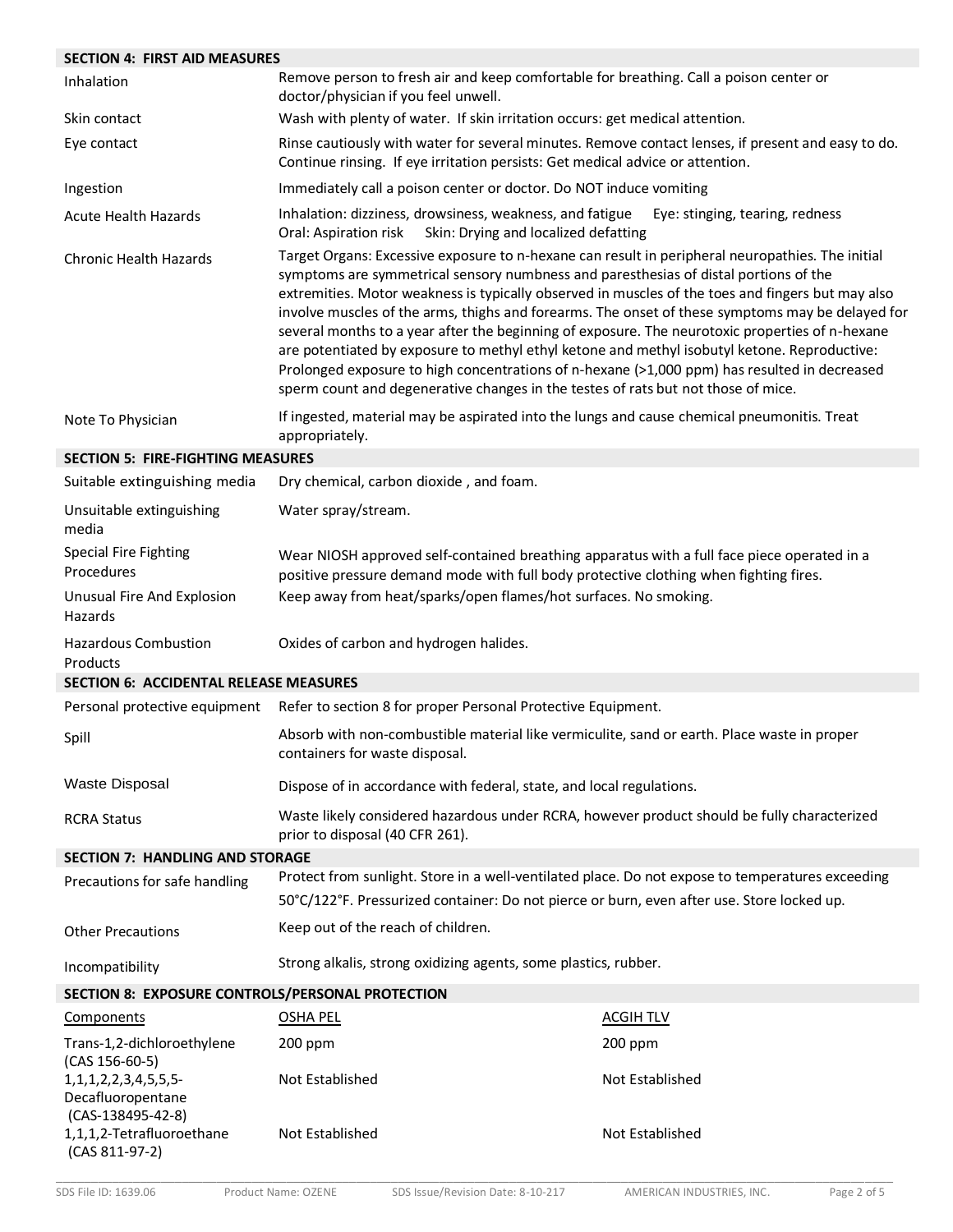| Ethyl Alcohol (CAS 64-17-5)         | 1000 ppm                                                                                                             | $1000$ ppm |
|-------------------------------------|----------------------------------------------------------------------------------------------------------------------|------------|
| Hexane (CAS 110-54-3)               | 500 ppm                                                                                                              | 500 ppm    |
| Engineering<br>Controls/Ventilation | Use only outdoors or in a well-ventilated area.                                                                      |            |
| <b>Respiratory Protection</b>       | Wear NIOSH/MSHA approved organic vapor respiratory protection if listed exposure limits (section<br>8) are exceeded. |            |
| Personal Protective Equipment       | Safety glasses and chemical resistant gloves.                                                                        |            |
| <b>Additional Measures</b>          | Wash hands thoroughly after handling. Take off contaminated clothing and wash it before reuse.                       |            |

# **SECTION 9: PHYSICAL AND CHEMICAL PROPERTIES**

| Appearance                                      | Clear, Colorless Spray                                                                            |            |
|-------------------------------------------------|---------------------------------------------------------------------------------------------------|------------|
| Odor                                            | solvent                                                                                           |            |
| Odor Threshold                                  | N/D                                                                                               |            |
| <b>Boiling Point</b>                            | N/D                                                                                               |            |
| <b>Freezing Point</b>                           | N/D                                                                                               |            |
| Flammability                                    | Not considered a flammable aerosol or an extremely flammable aerosol by OSHA (29CFR<br>1910.1200) |            |
| Flash point                                     | N/D                                                                                               |            |
| <b>Autoignition Temperature</b>                 | N/D                                                                                               |            |
| Upper/lower flammability<br>limits              | Lower: N/D                                                                                        | Upper: N/D |
| Vapor Pressure (mm Hg)                          | 261 mm Hg @ 25°C (77°F)                                                                           |            |
| Vapor density (Air=1)                           | 3.7 (Air = $1$ )                                                                                  |            |
| <b>Evaporation Rate</b>                         | >3 Fast                                                                                           |            |
| Specific Gravity (H20=1)                        | 1.25 @ 25°C (77°F)                                                                                |            |
| рH                                              | N/A                                                                                               |            |
| Solids (%)                                      | N/D                                                                                               |            |
| Solubility in Water                             | Non-soluble                                                                                       |            |
| Partition Coefficient n-<br>Octanol/Water (Kow) | N/D                                                                                               |            |
| Volatility Including Water (%)                  | 100%                                                                                              |            |
| Volatile Organic Compounds<br>(VOC)             | 15%                                                                                               |            |
| Dielectric Strength (Volts)                     | N/D                                                                                               |            |
| Decomposition Temperature<br>Viscosity          | N/A<br>N/D                                                                                        |            |
| <b>SECTION 10: STABILITY AND REACTIVITY</b>     |                                                                                                   |            |
| Reactivity                                      | If exposed to strong oxidizers, presents explosion hazard.                                        |            |
| <b>Chemical Stability</b>                       | Stable.                                                                                           |            |
| Possible Hazardous Reactions                    | None Known.                                                                                       |            |
| <b>Conditions To Avoid</b>                      | Excessive heat.                                                                                   |            |
| Incompatibility                                 | Strong alkalis, strong oxidizing agents, some plastics, rubber.                                   |            |
| Hazardous Decomposition Or<br>By-Product        | Oxides of Carbon and Hydrogen Halides                                                             |            |
| <b>SECTION 11: TOXICOLOGICAL INFORMATION</b>    |                                                                                                   |            |
| <b>Toxicological Information</b>                | Not Established.                                                                                  |            |
| Routes of Entry                                 | Eyes, Ingestion, Inhalation, Skin                                                                 |            |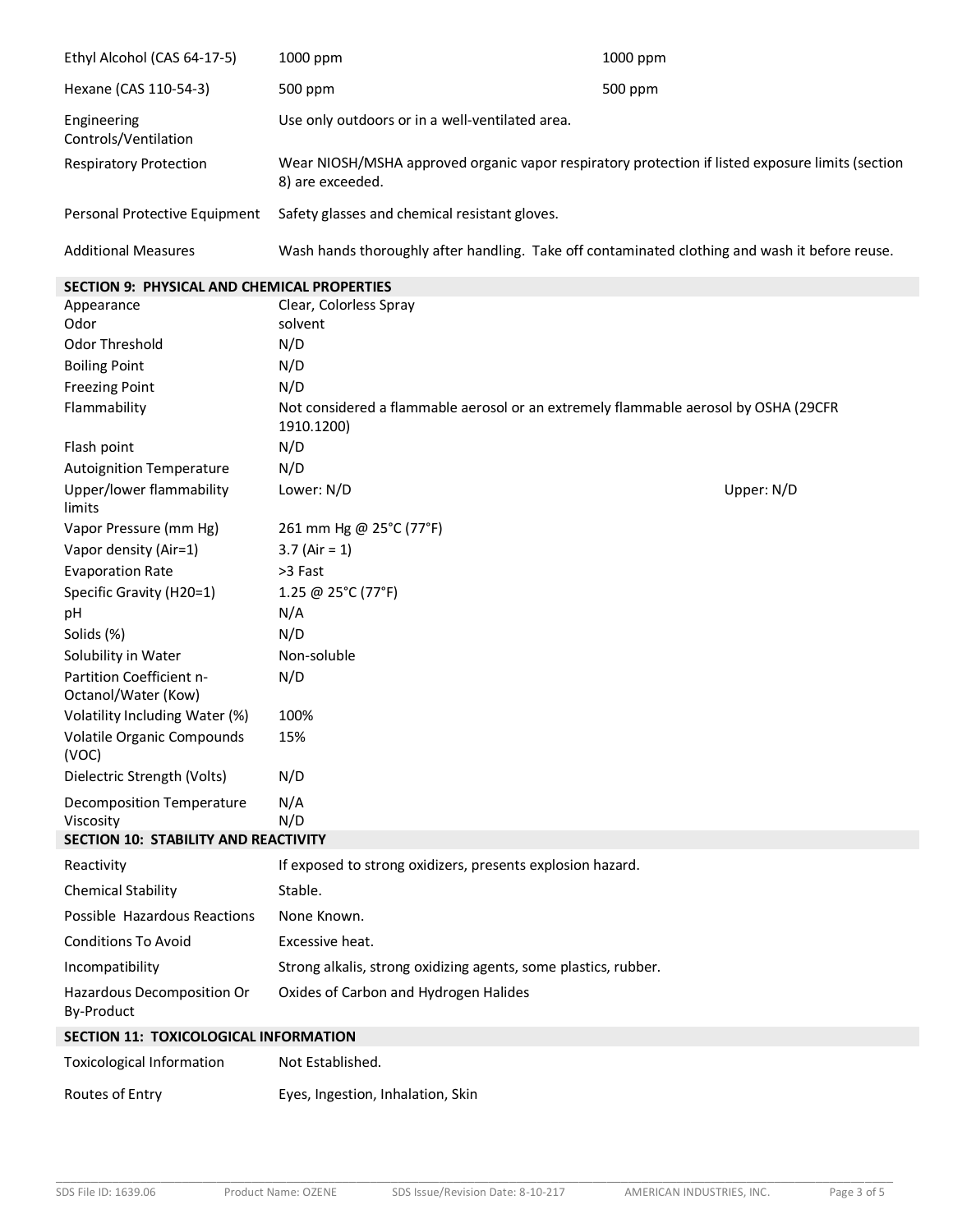| Ingestion                                  | Causes gastrointestinal irritation, nausea, diarrhea, absorption through gastrointestinal tract may<br>produce symptoms of central nervous system depression ranging from light headedness to<br>unconsciousness.                                                                                                                                                                                                                                                                                                                                                                                                                                                                                                                                                                         |
|--------------------------------------------|-------------------------------------------------------------------------------------------------------------------------------------------------------------------------------------------------------------------------------------------------------------------------------------------------------------------------------------------------------------------------------------------------------------------------------------------------------------------------------------------------------------------------------------------------------------------------------------------------------------------------------------------------------------------------------------------------------------------------------------------------------------------------------------------|
| Inhalation                                 | Causes dizziness, headaches, nausea, central nervous system depression, excessive or prolonged<br>exposure may cause unconsciousness.                                                                                                                                                                                                                                                                                                                                                                                                                                                                                                                                                                                                                                                     |
| Skin contact                               | Causes irritation, redness, burning.                                                                                                                                                                                                                                                                                                                                                                                                                                                                                                                                                                                                                                                                                                                                                      |
| Eye contact                                | Causes irritation, redness, tearing.                                                                                                                                                                                                                                                                                                                                                                                                                                                                                                                                                                                                                                                                                                                                                      |
| <b>Medical Condition Aggravated</b>        | Pre-existing disorders of the skin, respiratory system, and eyes will be aggravated by over exposure.                                                                                                                                                                                                                                                                                                                                                                                                                                                                                                                                                                                                                                                                                     |
| <b>Acute Health Hazards</b>                | Inhalation: dizziness, drowsiness, weakness, and fatigue Eyes: stinging, tearing, redness.                                                                                                                                                                                                                                                                                                                                                                                                                                                                                                                                                                                                                                                                                                |
|                                            | Oral: Aspiration risk. Skin: Drying and localized defatting.                                                                                                                                                                                                                                                                                                                                                                                                                                                                                                                                                                                                                                                                                                                              |
| Chronic Health Hazards                     | Target Organs: Excessive exposure to n-hexane can result in peripheral neuropathies. The initial<br>symptoms are symmetrical sensory numbness and paresthesias of distal portions of the<br>extremities. Motor weakness is typically observed in muscles of the toes and fingers but may also<br>involve muscles of the arms, thighs and forearms. The onset of these symptoms may be delayed for<br>several months to a year after the beginning of exposure. The neurotoxic properties of n-hexane<br>are potentiated by exposure to methyl ethyl ketone and methyl isobutyl ketone. Reproductive:<br>Prolonged exposure to high concentrations of n-hexane (>1,000 ppm) has resulted in decreased<br>sperm count and degenerative changes in the testes of rats but not those of mice. |
| Carcinogencity                             | OSHA: No ACGIH: No NTP: No IARC: No OTHER: No                                                                                                                                                                                                                                                                                                                                                                                                                                                                                                                                                                                                                                                                                                                                             |
| <b>SECTION 12: ECOLOGICAL INFORMATION</b>  |                                                                                                                                                                                                                                                                                                                                                                                                                                                                                                                                                                                                                                                                                                                                                                                           |
| <b>Ecological Information</b>              | Not established.                                                                                                                                                                                                                                                                                                                                                                                                                                                                                                                                                                                                                                                                                                                                                                          |
| Biodegradability                           | Component or components of this product are not biodegradable.                                                                                                                                                                                                                                                                                                                                                                                                                                                                                                                                                                                                                                                                                                                            |
| Bioaccumulation                            | This product is not expected to bioaccumulate.                                                                                                                                                                                                                                                                                                                                                                                                                                                                                                                                                                                                                                                                                                                                            |
| Mobility In Soil                           | This product is mobile in soil                                                                                                                                                                                                                                                                                                                                                                                                                                                                                                                                                                                                                                                                                                                                                            |
| <b>Other Ecological Hazards</b>            | This material is toxic to aquatic life.                                                                                                                                                                                                                                                                                                                                                                                                                                                                                                                                                                                                                                                                                                                                                   |
| <b>SECTION 13: DISPOSAL CONSIDERATIONS</b> |                                                                                                                                                                                                                                                                                                                                                                                                                                                                                                                                                                                                                                                                                                                                                                                           |
| Waste Disposal                             | Dispose of in accordance with federal, state, and local regulations.                                                                                                                                                                                                                                                                                                                                                                                                                                                                                                                                                                                                                                                                                                                      |
| <b>RCRA Status</b>                         | Waste likely considered hazardous under RCRA, however product should be fully characterized<br>prior to disposal (40 CFR 261).                                                                                                                                                                                                                                                                                                                                                                                                                                                                                                                                                                                                                                                            |

#### **SECTION 14: TRANSPORT INFORMATION**

DOT

| UN number             | UN1950              |
|-----------------------|---------------------|
| UN proper shipping    | Aerosols, Ltd. Qty. |
| Hazard/class division | 2.2                 |
| Packing group         | N/A                 |

This product meets the exception requirements of section 173.306 as a limited quantity and may be shipped as a limited quantity. Until 12/31/2020, the "Consumer Commodity - ORM-D" marking may still be used in place of the new limited quantity diamond mark for packages of UN 1950 Aerosols. Limited quantities require the limited quantity diamond mark on cartons after 12/31/20 and may be used now in place of the "Consumer Commodity ORM-D" marking and both may be displayed concurrently.

#### **SECTION 15: REGULATORY INFORMATION**

TSCA Status **All chemicals are listed or exempt.** CERCLA (COMPREHENSIVE RESPONSE COMPENSATION, AND LIABILITY ACT) None Sara 311/312 Hazard None

Categories